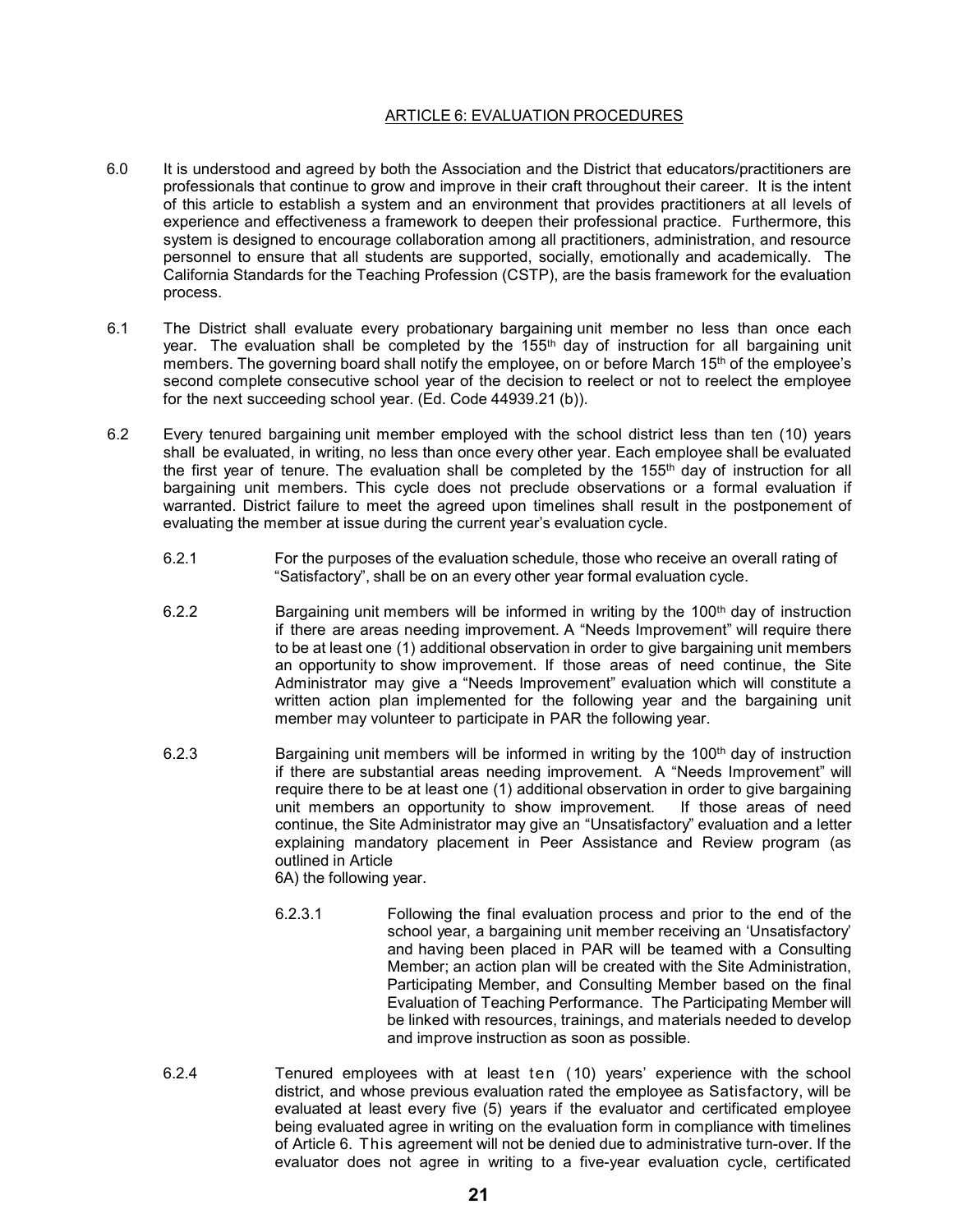employees can appeal the decision to the Assistant Superintendent of Human Resources in writing. The certificated employee shall be informed of the decision within fifteen (15) working days. The certificated employee or the evaluator may withdraw consent in writing at any time prior to the end of the five year evaluation timeline.

- 6.3 In appropriate cases, as delineated in Education Code Section 44932, discipline and discharge procedures may be undertaken independently of the evaluation procedures contained in this Article. This provision shall not, however, constitute a waiver of any rights an employee may have to adequate notice of performance deficiencies and adequate opportunity to improve.
- 6.4 The evaluation cycles and timelines are outlined in Figure A, B, and C under Appendix E.
- 6.5 The evaluation form can be found in Appendix E.

# 6.6 Procedures for Evaluation and Assessment

The District Administrators shall evaluate and assess classroom employee competency as it reasonably relates to each of the following:

- 6.6.1 The progress of pupils toward the standards of expected student achievement at each grade level in each area of study.
- 6.6.2 The instructional techniques and strategies used by the employee.
- 6.6.3 The employee's adherence to curricular objectives.
- 6.6.4 The establishment and maintenance of a suitable learning environment within the scope of the employee's responsibilities.
- 6.6.5 The descriptions of best teaching practices organized around the six interrelated categories of the California Standards for the Teaching Profession (CSTP) adopted by the State Department of Education and the Commission on Teacher Credentialing.
- 6.6.6 Additional evaluation and assessment guidelines or criteria related to an employee's assignment, job description, and adjunct duties as intended in the Stull Act or job responsibilities.
- 6.7 Members of the bargaining unit are encouraged to evaluate themselves on a continuing basis.
- 6.8 A bargaining unit member shall not be evaluated negatively if unable to attain teaching objectives as a direct and proximate result of adverse teaching conditions, including but not limited to, insufficient materials and / or lack of a reasonable and timely opportunity for training.
- 6.9 Nothing in the Article shall be construed in such a way as to unreasonably prevent the District's lawful exercise of its responsibility to evaluate and dismiss bargaining unit members.
- 6.10 Consistent with Stull Act requirements, the overall rating of a bargaining unit member shall be supported by evidence reported on the approved evaluation and observation forms. The overall rating shall include measures of the CSTP standards or other relevant certificated standards being observed or evaluated when making the final evaluation.
- 6.11 The private life of a bargaining unit member is not within the appropriate concern or attention of the Board except as it may hinder the bargaining unit member's performance of assigned functions.
- 6.12 Recourse Evaluation
	- 6.12.1 A bargaining unit member, upon request, shall be granted additional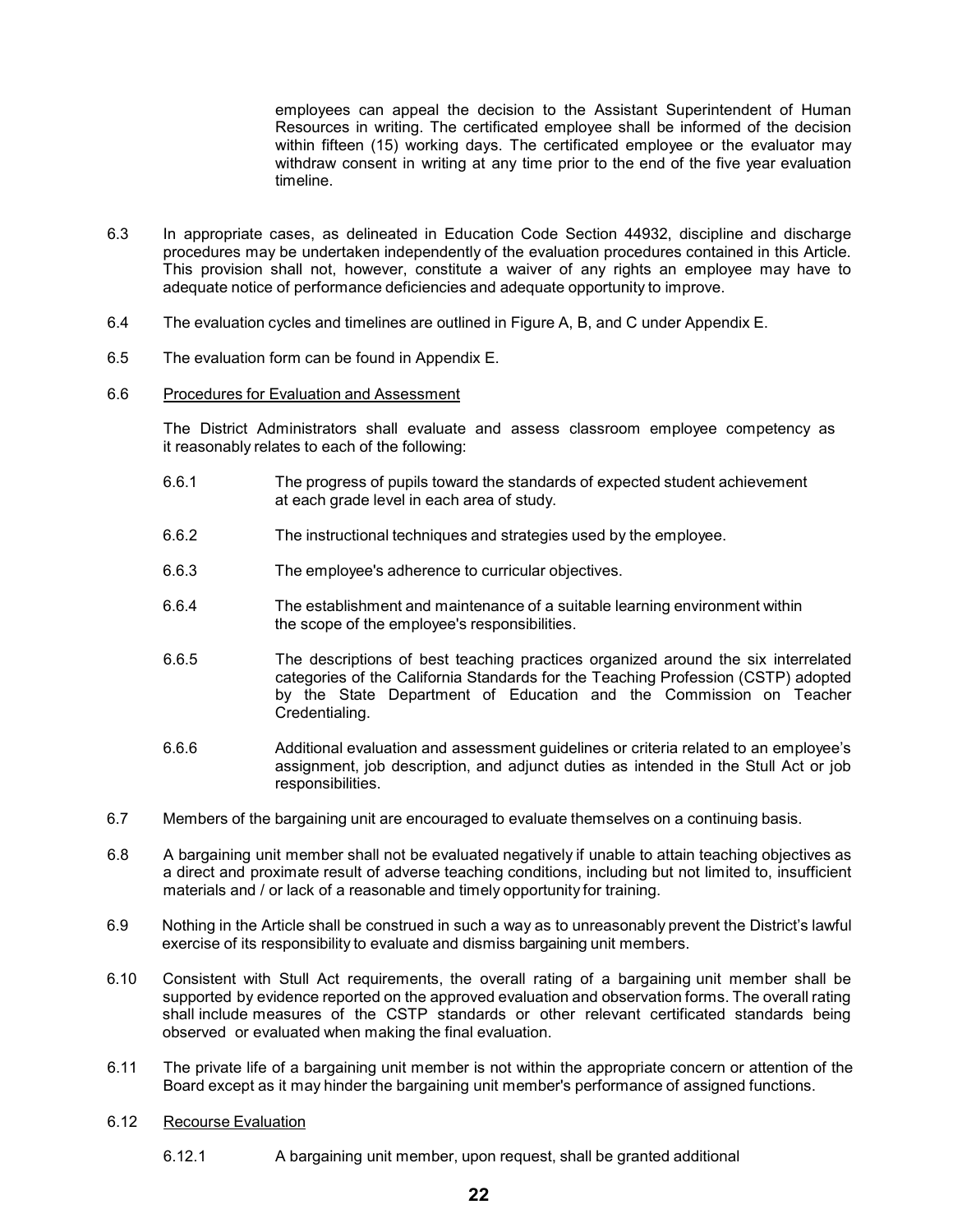observations. Such observations shall be conducted by members of the administration other than the designated primary administrator, including administrators not assigned to the bargaining unit member's work location. Consistent with Stull Act requirements, the overall rating shall include measures of the CSTP standards. The final evaluation rating shall be determined by the combination of all observations generated.

## 6.13 Evaluation Committee

- 6.13.1 An Evaluation Committee shall be established for the purpose of studying, reviewing, and recommending updated evaluation procedures and evaluation tools, inclusive of observation, evaluation, and action plan forms. The Committee shall consist of three (3) administrators and three (3) teachers. The teacher members of this committee shall be appointed by the Association.
- 6.13.2 The findings and recommendations of all committees and task forces shall be subject to negotiations. The Association and the District will be jointly responsible for adhering to the goal of completing these forms by June of each year.
- 6.14 This Article shall not apply to Children's Center and Preschool bargaining unit members except as otherwise required by law.

#### ARTICLE 6A: PEER ASSISTANCE AND REVIEW

- 6A.1 The District and the Association shall implement a Peer Assistance and Review Program (hereafter referred to as PAR) for all bargaining unit members. The PAR program shall involve the Consulting Member (CM) who provides assistance and the Participating Member (PM). Teachers shall be referred to PAR on receipt of an "Unsatisfactory" evaluation and/or those who wish to participate in the program.
- 6A.2 Bargaining unit member(s) must apply and shall not be assigned in order to be considered for a Consulting Member (CM) position(s). The CM shall be a credentialed teacher with tenured status, at least five (5) years of experience, and/or a retired teacher in good standing with recent classroom experience. The CM must have exemplary teaching ability, communication skills, and mastery of strategies to meet student needs. The CM will be selected through an application and interview process which will include a classroom observation by a panel of two (2) bargaining unit members and one (1) district representative.
- 6A.3 Roles and responsibilities of the CM may include, but are not limited to, coaching, observations, feedback, demonstration lessons, lesson planning support, and classroom management strategies. The CM shall be responsible for:
	- 6A.3.1 Completing training required to develop observation and coaching skills needed for PAR activities.
	- 6A.3.2 Providing sustained assistance to the PM which shall include an improvement plan developed in collaboration with the PM and the referring principal.
	- 6A.3.3 Conducting requested and/or needed multiple observations of the PM during classroom instruction and conducting post-observation conferences on a regular basis.
	- 6A.3.4 Providing assistance to help the PM meet the performance standards and criteria set by the California Standards for the Teaching Profession.
	- 6A.3.5 Meeting with the PM and the principal to discuss the PAR program, assist in establishing performance goals consistent with student needs and District learning standards, and participating in the development of an improvement plan and measurable goals as well as the process for determining successful completion of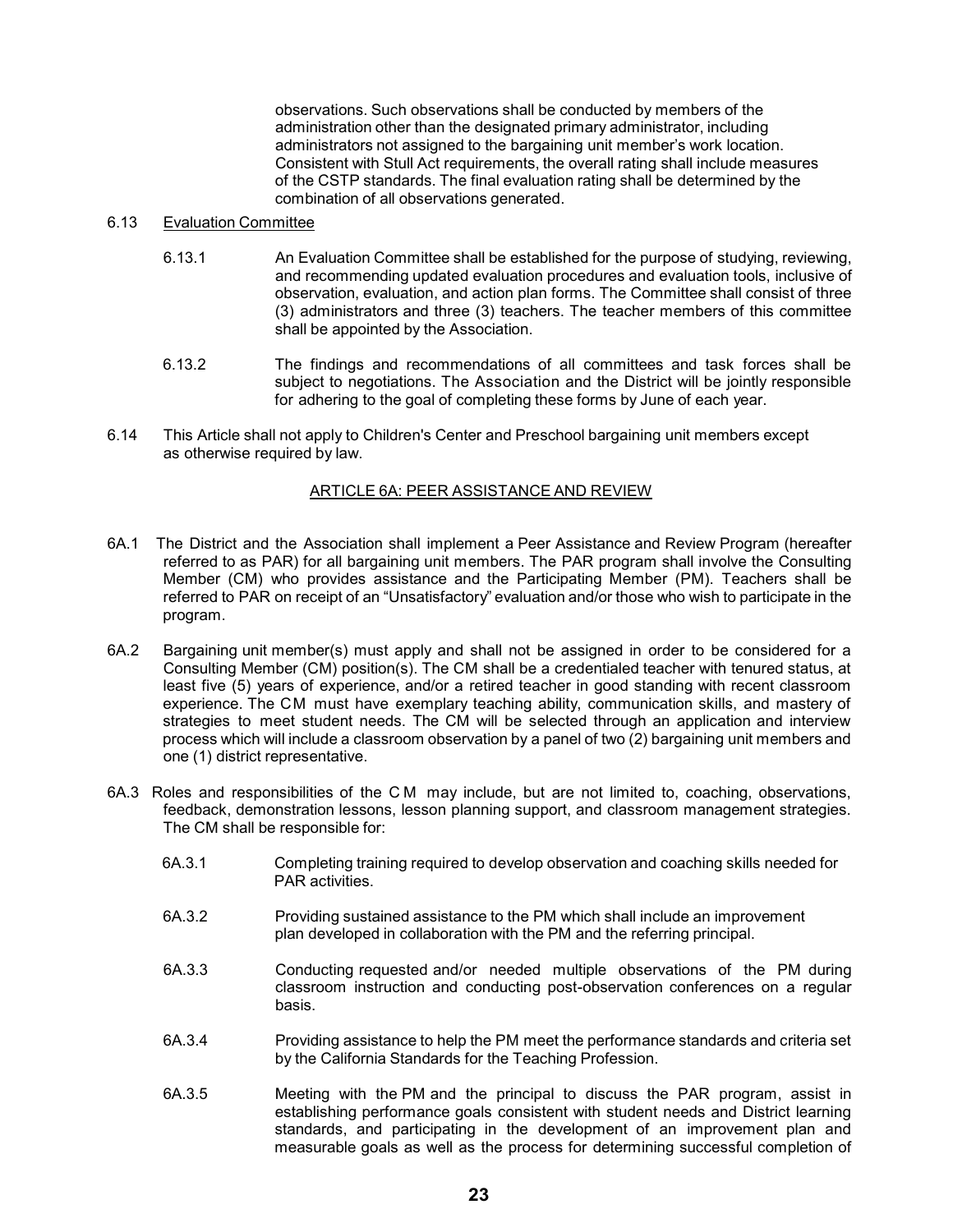the PAR program for the time period agreed upon.

- 6A.3.6 Carrying out duties of the CM in a professional manner and maintaining confidentiality of the PM outside of the required conversations and discussions with all contacts.
- 6A.3.7 Linking the PM with resources, training and materials needed to develop and improve instruction. Providing assistance in mutually agreeable areas that impact instruction and student learning.
- 6A.3.8 Actively participate in required training.
- 6A.4 The components of this agreement which require the expenditure of District funds shall only be operative so long as the funding provided is adequate to support the program without encroaching on the District unrestricted general fund.
	- 6A.4.1 Full time classroom teachers/specialists /instructional coaches may support one Participating Member and will be compensated at the following annual stipend, paid in two parts: in January and June of each year.
		- a. 1PT = \$3,000
- 6A.5 Contractual agreements reached between the District and third party providers that implement the PAR should comply with the financial guidelines of this agreement unless otherwise agreed between the Association and the District or required by law.
- 6A.6 The CM shall not be considered management or supervisory based upon their participation in PAR. Teachers who provide assistance and review shall have the same protection from liability and access to appropriate defense as other public school employees pursuant to Division 3.6 (commencing with Section 810) of Title 1 of the Government Code. The District shall hold these teachers and administrators harmless for actions occurring within the scope of their responsibility for participation in PAR. The decisions of the CM which might lead to a decision by the District to bring dismissal actions are discretionary, not ministerial, and are not grievable nor subject to unfair practices for failure to meet a duty of fair representation. PMs retain all rights to due process regarding termination of employment. Consulting Members shall not participate in discussions or vote on any matter in which they have a professional or personal conflict of interest.
- 6A.7 It is intended that all documentation and information related to participation in the PAR program be regarded as a personnel matter and, as such, is subject to the personnel record exemption in Government Code §6250 et seq. Even though it is recognized that the act of teaching is not a private act and is subject to public discussion, Consulting Members, Participating Members and administrators shall keep their work with a Participating Member confidential.
	- 6A.7.1 A PM shall not be evaluated on the basis of participation in PAR, and any results or products shall not be placed in the District Office personnel file. Participation is solely for the purpose of peer assistance and shall remain confidential. A PM may terminate participation in the PAR program at any time.

### ARTICLE 6B: TEACHER INDUCTION PROGRAM (TIP)

- 6B.1 Candidate Teachers will be required to complete the TIP program.
- 6B.2 Candidate Teachers will receive a \$500 annual stipend upon completion of each year's requirements as determined by the District.
- 6B.3 All teachers employed by the District that qualify for TIP will be required to participate and complete the up to two year TIP program as a condition of employment.
- 6B.4 Mentor Teachers